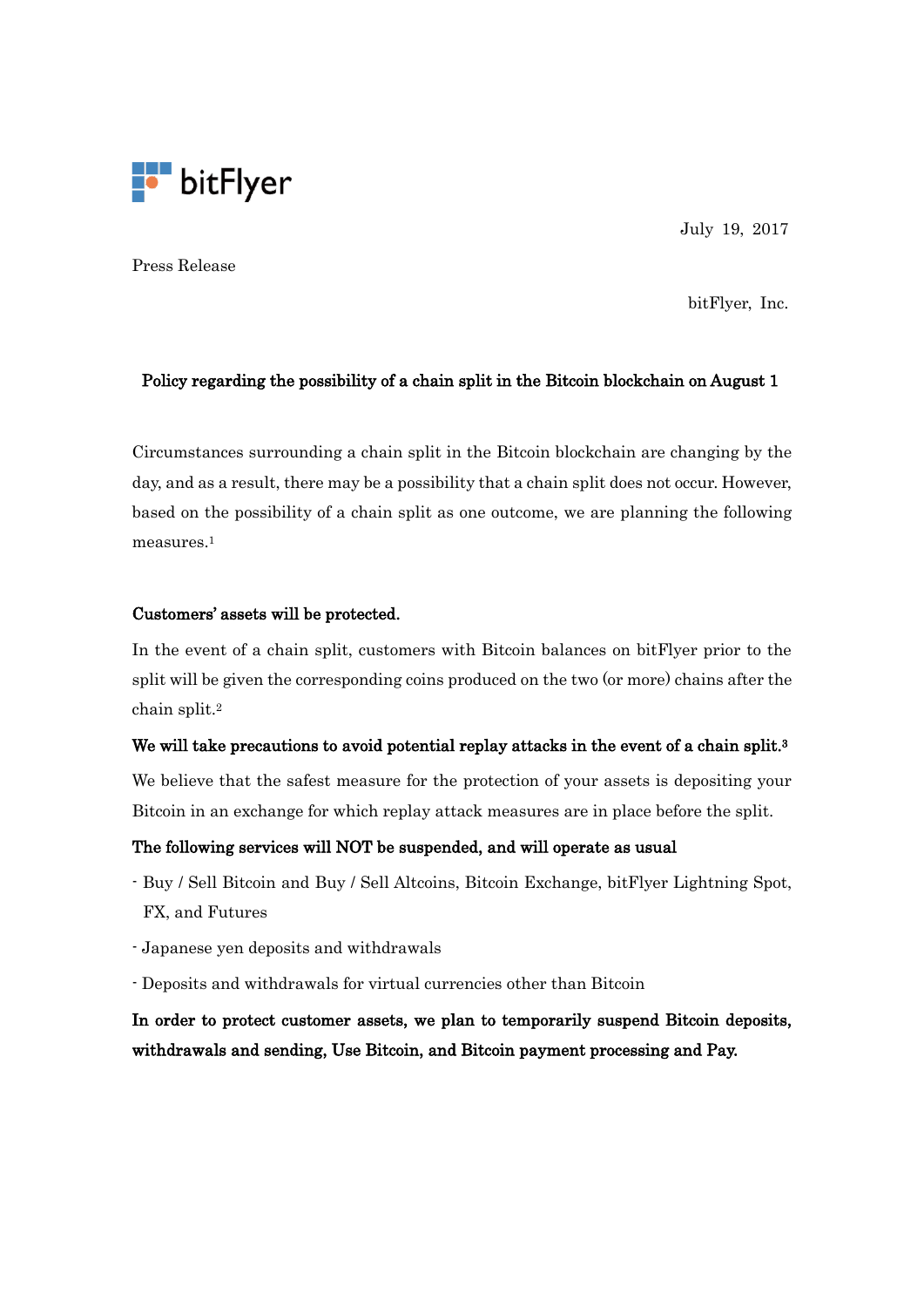(In the case we determine that a chain split will not occur, the following services will not be suspended.)

| Temporary suspension (JST)               | Temporarily suspended services<br>(tentative)   |
|------------------------------------------|-------------------------------------------------|
|                                          | Bitcoin deposits, sending<br>and<br>withdrawals |
| July 31, 10:00 PM · August 2 (tentative) | Use Bitcoin                                     |
|                                          | Bitcoin payment processing and<br>Pay           |

Temporarily suspended services and dates of suspension

# Schedule

| Time (JST)                    | Measures (tentative)                                       |
|-------------------------------|------------------------------------------------------------|
| July 31, 10:00 PM (tentative) | Temporary suspension of services                           |
|                               | <b>Services</b><br>subject to the suspension<br>will<br>be |
|                               | temporarily taken offline.                                 |
| August 1, 9:00 AM (tentative) | <b>Balance Calculation</b>                                 |
|                               | At the above time, if we determine that the chain          |
|                               | split is permanent, we will determine the amount of        |
|                               | Bitcoin assigned to customers using a snapshot of          |
|                               | the existing Bitcoin balances of our customers.            |
| August 2 (tentative)          | <b>Balance Allocation</b>                                  |
|                               | After determining that the chain split is permanent,       |
|                               | we will allocate the Bitcoin amounts stated above for      |
|                               | the two (or more) chains.                                  |
|                               | One blockchain will be set as the "representative"         |
|                               | chain." BTC trade volume referred to by all of our         |
|                               | thereafter<br>will be<br>services<br>based<br>this<br>on   |
|                               | representative chain.                                      |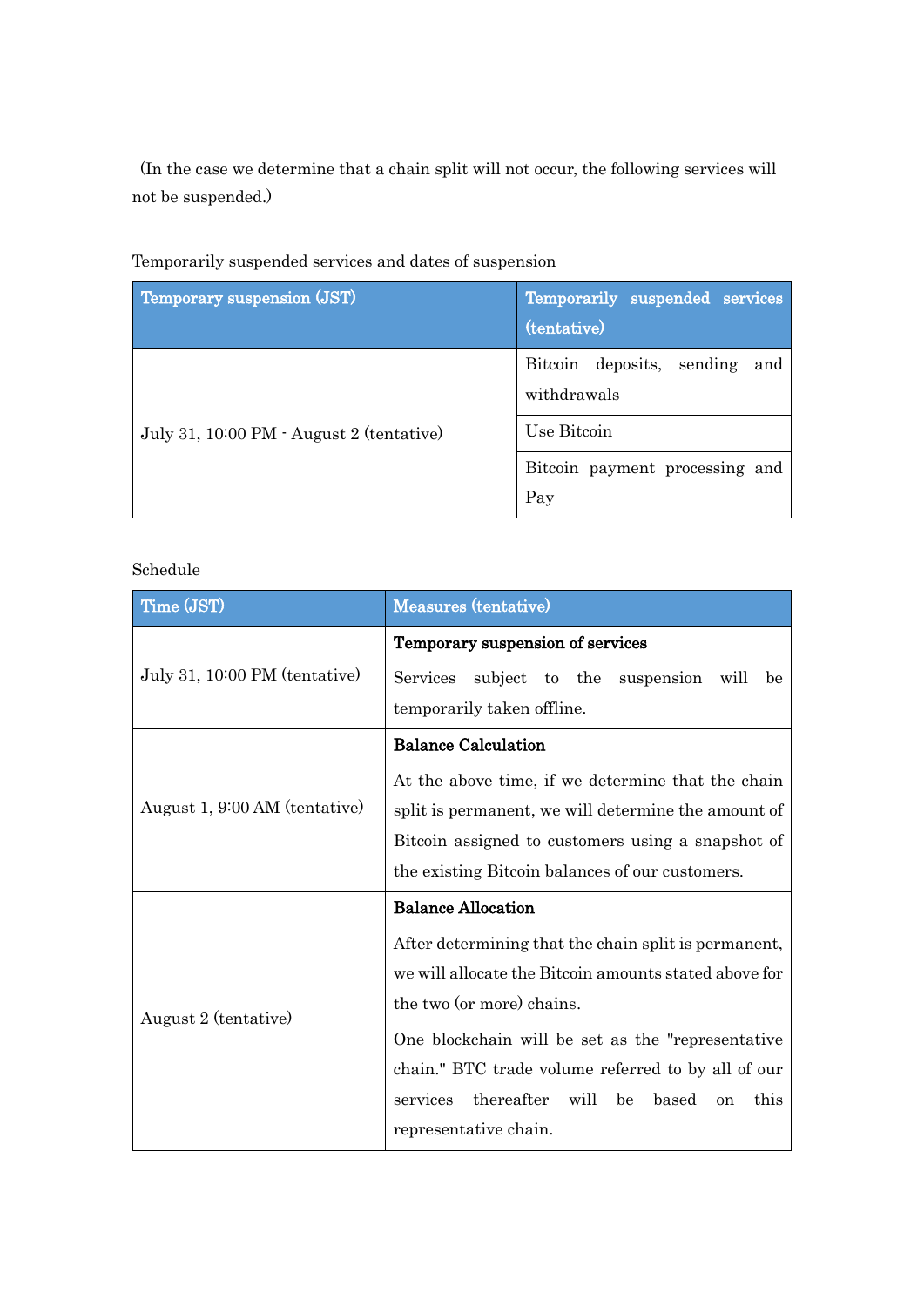| August 2 (tentative) | <b>Resumption of services</b>                       |
|----------------------|-----------------------------------------------------|
|                      | The temporarily suspended services are brought      |
|                      | back online.                                        |
| August 3 (tentative) | New services begin for the new chain                |
|                      | Trading, deposits, and withdrawal and sending       |
|                      | begin on the chain(s) other than the representative |
|                      | chain.                                              |

We apologize for the inconvenience and ask for your understanding. We will contact you again as the changes above take place.

To reiterate, regardless how the Bitcoin blockchain may split, we consider safeguarding customer assets to be our utmost priority, and we will continue to handle coins on the respective blockchains going forward, protecting your assets. 2 We will continue analyzing and researching the Bitcoin blockchain(s) in order to minimize risk to our customers.

Lastly, we strongly hope that the Bitcoin ecosystem, which has been supported by its users since 2009, will continue to grow in a stable fashion going forward. As members and stakeholders in this community, we will continue doing everything we can to contribute.

<sup>1</sup> This is based on current conditions as of July 19, 2017; our measures may be subject to change pursuant to ongoing changes in the Bitcoin ecosystem.

<sup>2</sup> Where we determine that the chain split is not permanent, coins will not be conferred on the new chain(s). We make no warranty of liability for damages in said case.

<sup>3</sup> A chain split requires taking countermeasures for a replay attack. Not instituting such measures runs the risk of coins on one blockchain inadvertently also being sent again on the other blockchain. We will ensure replay attack countermeasures are taken for Bitcoin transactions from bitFlyer.

We waive all liability for any damages to customers and/or third parties due to defects, changes, or other deficiencies in the content above.